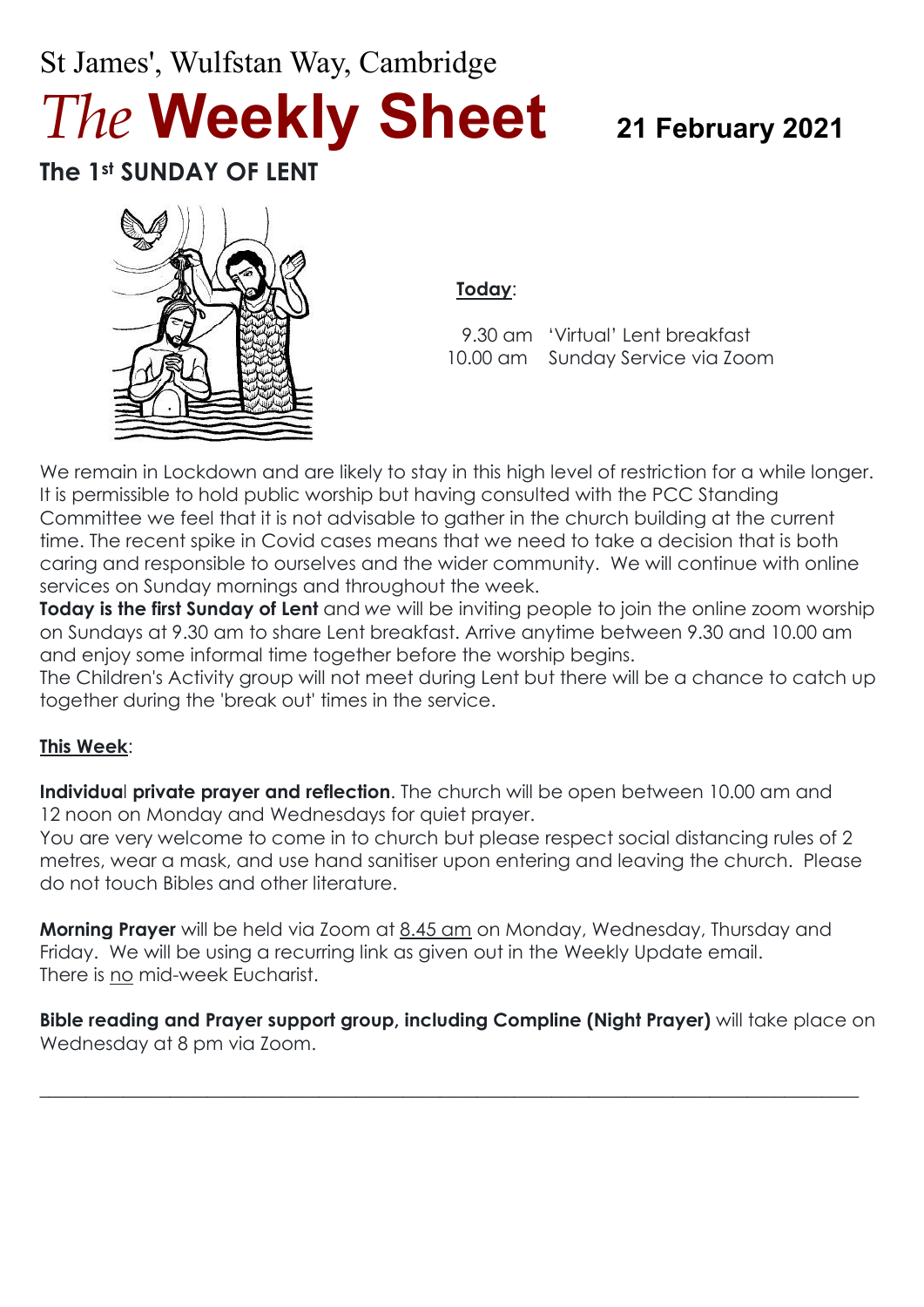# **Collect for today**

Heavenly Father, your Son battled with the powers of darkness, and grew closer to you in the desert: help us to use these days to grow in wisdom and prayer that we may witness to your saving love in Jesus Christ our Lord.

# **Today's readings are:**

**Genesis 9.8-17; Psalm 25.1-9; 1 Peter 3.18-end; Mark 1.9-15**

# **Genesis 9.8-17**

Then God said to Noah and to his sons with him, 'As for me, I am establishing my covenant with you and your descendants after you, and with every living creature that is with you, the birds, the domestic animals, and every animal of the earth with you, as many as came out of the ark. I establish my covenant with you, that never again shall all flesh be cut off by the waters of a flood, and never again shall there be a flood to destroy the earth.' God said, 'This is the sign of the covenant that I make between me and you and every living creature that is with you, for all future generations: I have set my bow in the clouds, and it shall be a sign of the covenant between me and the earth. When I bring clouds over the earth and the bow is seen in the clouds, I will remember my covenant that is between me and you and every living creature of all flesh; and the waters shall never again become a flood to destroy all flesh. When the bow is in the clouds, I will see it and remember the everlasting covenant between God and every living creature of all flesh that is on the earth.' God said to Noah, 'This is the sign of the covenant that I have established between me and all flesh that is on the earth.'

 $\_$  , and the set of the set of the set of the set of the set of the set of the set of the set of the set of the set of the set of the set of the set of the set of the set of the set of the set of the set of the set of th

\_\_\_\_\_\_\_\_\_\_\_\_\_\_\_\_\_\_\_\_\_\_\_\_\_\_\_\_\_\_\_\_\_\_\_\_\_\_\_\_\_\_\_\_\_\_\_\_\_\_\_\_\_\_\_\_\_\_\_\_\_\_\_\_\_\_\_\_\_\_\_\_\_\_\_\_\_\_\_\_\_\_\_\_\_

 $\_$  , and the set of the set of the set of the set of the set of the set of the set of the set of the set of the set of the set of the set of the set of the set of the set of the set of the set of the set of the set of th

# **Psalm 25.1-9**

To you, O Lord, I lift up my soul O my God, in / you I / trust; let me not be put to shame let not my / enemies / triumph / over me. Let none who look to you be / put to / shame, but let the treacherous be / shamed / and frus/trated. Make me to know your / ways, O / Lord, and / teach me / your / paths. Lead me in your / truth and / teach me, for you are the God of my salvation for you have I / hoped / all the day / long. Remember, Lord, your com/passion and / love, for they / are from / ever/lasting. Remember not the sins of my youth or / my trans/gressions, but think on me in your goodness, O Lord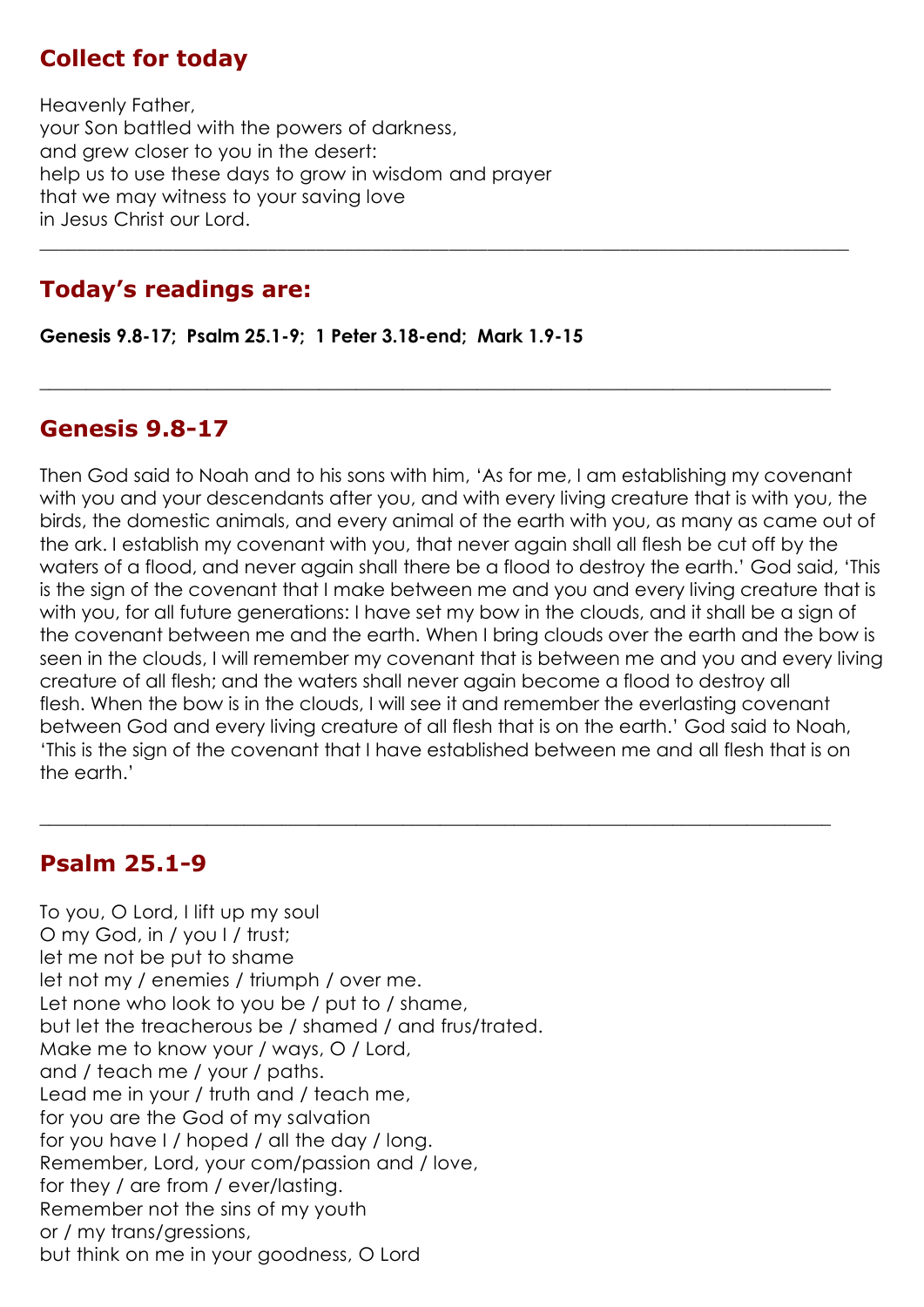ac/cording to your / steadfast / love. Gracious and upright / is the / Lord; therefore shall he teach / sinners / in the / way. He will guide the humble in / doing / right and / teach his / way to the / lowly. All the paths of the Lord are / mercy and / truth to those who keep his / covenant / and his / testimonies.

#### **1 Peter 3.18-end**

For Christ also suffered for sins once for all, the righteous for the unrighteous, in order to bring you to God. He was put to death in the flesh, but made alive in the spirit, in which also he went and made a proclamation to the spirits in prison, who in former times did not obey, when God waited patiently in the days of Noah, during the building of the ark, in which a few, that is, eight people, were saved through water. And baptism, which this prefigured, now saves you—not as a removal of dirt from the body, but as an appeal to God for a good conscience, through the resurrection of Jesus Christ, who has gone into heaven and is at the right hand of God, with angels, authorities, and powers made subject to him.

 $\_$  , and the set of the set of the set of the set of the set of the set of the set of the set of the set of the set of the set of the set of the set of the set of the set of the set of the set of the set of the set of th

\_\_\_\_\_\_\_\_\_\_\_\_\_\_\_\_\_\_\_\_\_\_\_\_\_\_\_\_\_\_\_\_\_\_\_\_\_\_\_\_\_\_\_\_\_\_\_\_\_\_\_\_\_\_\_\_\_\_\_\_\_\_\_\_\_\_\_\_\_\_\_\_\_\_\_\_\_\_\_\_\_\_\_\_\_

## **Mark 1.9-15**

#### **The Baptism of Jesus**

In those days Jesus came from Nazareth of Galilee and was baptized by John in the Jordan. And just as he was coming up out of the water, he saw the heavens torn apart and the Spirit descending like a dove on him. And a voice came from heaven, 'You are my Son, the Beloved; with you I am well pleased.'

#### **The Temptation of Jesus**

And the Spirit immediately drove him out into the wilderness. He was in the wilderness for forty days, tempted by Satan; and he was with the wild beasts; and the angels waited on him.

#### **The Beginning of the Galilean Ministry**

Now after John was arrested, Jesus came to Galilee, proclaiming the good news of God, and saying, 'The time is fulfilled, and the kingdom of God has come near; repent, and believe in the good news.'

**\_\_\_\_\_\_\_\_\_\_\_\_\_\_\_\_\_\_\_\_\_\_\_\_\_\_\_\_\_\_\_\_\_\_\_\_\_\_\_\_\_\_\_\_\_\_\_\_\_\_\_**

## **Readings for next Sunday, 28 February (2nd Sunday of Lent)**

**Genesis 17.1-7, 15-16; Psalm 22.23-end; Romans 4.13-end; Mark 8.31-end**

**Bible and Prayer group on Wednesdays in Lent.** We will be looking at different poems as part of our reflective time together throughout Lent. Each week the poem will be sent out with the weekly update email. Each session will conclude with Compline.

\_\_\_\_\_\_\_\_\_\_\_\_\_\_\_\_\_\_\_\_\_\_\_\_\_\_\_\_\_\_\_\_\_\_\_\_\_\_\_\_\_\_\_\_\_\_\_\_\_\_\_\_\_\_\_\_\_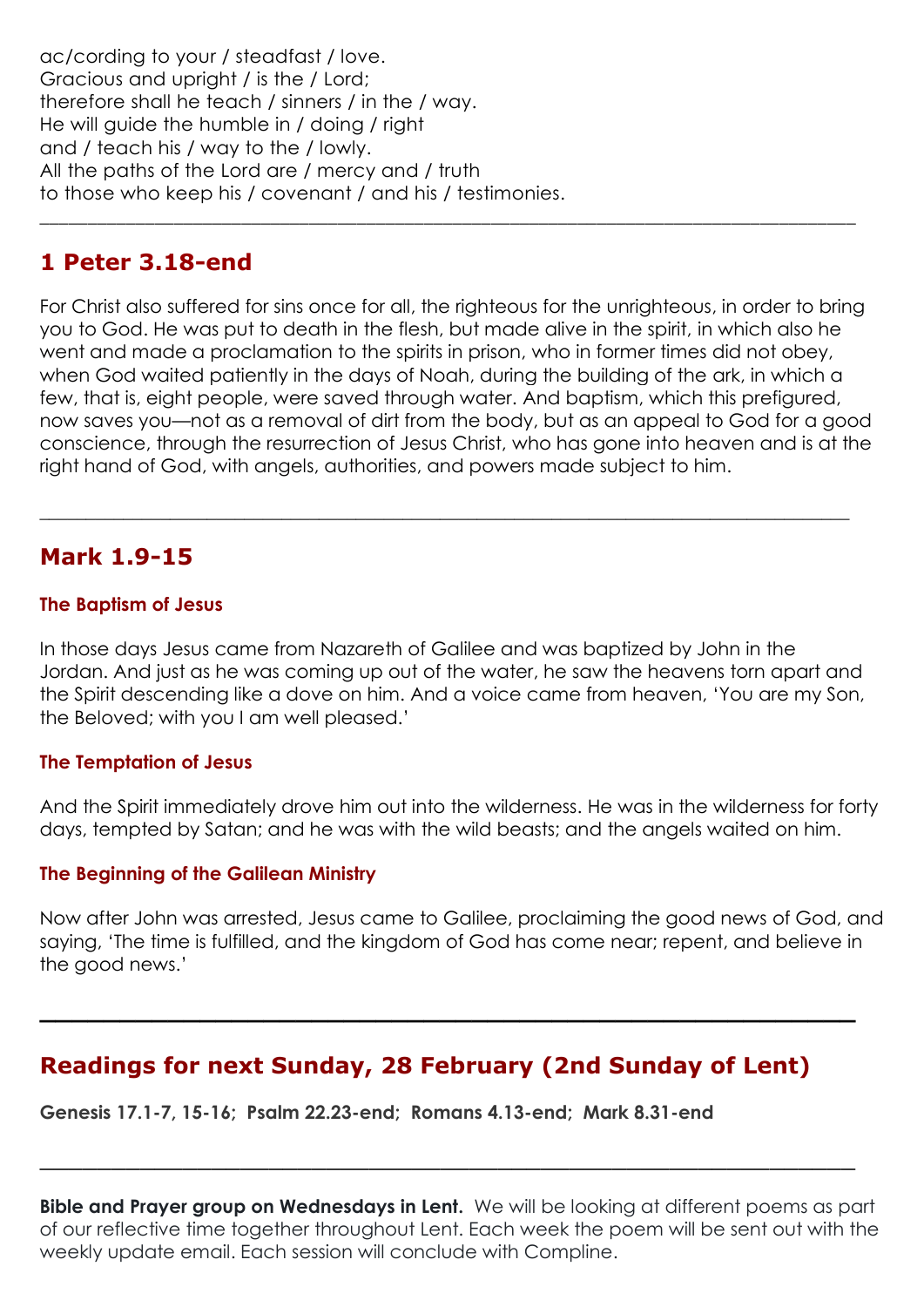**Christian Aid** is hosting a virtual conference between 22 and 26 February called Changemakers Conference: Real People - Real Change. View their website for more details on the subjects and sessions available at

https://www.christianaid.org.uk/get-involved/events/changemakers-conference

**CMS Boxes.** Thank you to those who collect for CMS. Please hold on to your boxes until further notice. Thank you.

#### **1000000 steps challenge for Arthur Rank Hospice** - a message from Eleanor Pippard

I have decided to attempt the Arthur Rank's fundraising challenge to walk a million steps in a hundred days. This works out at an average of 10000 a day. To make it more interesting I have calculated that this is about the equivalent of walking from my house to Inverness, using roads rather than going 'as the crow flies' which would involve a lot of swimming. This means that each week I shall be able to see where I have got to in the country. The walk started on 11 January and finishes on 20 April.

Any sponsorship would be gratefully received to help this excellent charity. The link to my giving page is <https://arhc.enthuse.com/pf/eleanor-pippard-d0c4e>

**Food Hub.** The Food Hub will continue operating on a Saturday morning between 10.30 am and 12.30 pm here at St James'.

The food remains a basic food package ideally for those who are either struggling to pay for provisions or who cannot get to the shops or book an online delivery.

During lockdown the Food Hub is unable to receive or collect personal donations from people, but if you would still like to help, look on the Queen Edith Community Forum website to find more details about how to donate financially. Thank you.

**Caroline** is working from home and has access to the office answering machine and email so please do contact her as you would normally.

**Phone line.** The Church of England central team have supported the release of the Daily Hope phone line. Daily Hope offers music, prayers and reflections as well as full worship services from the Church of England at the end of a telephone line.

The line – which is available 24 hours a day on **0800 804 8044** – has been set up particularly with those unable to join online church services during the period of restrictions in mind. Find out more here - [https://www.churchofengland.org/more/media-centre/coronavirus-covid-](https://www.churchofengland.org/more/media-centre/coronavirus-covid-19-guidance-parishes/daily-hope-phone-line)[19-guidance-parishes/daily-hope-phone-line](https://www.churchofengland.org/more/media-centre/coronavirus-covid-19-guidance-parishes/daily-hope-phone-line)